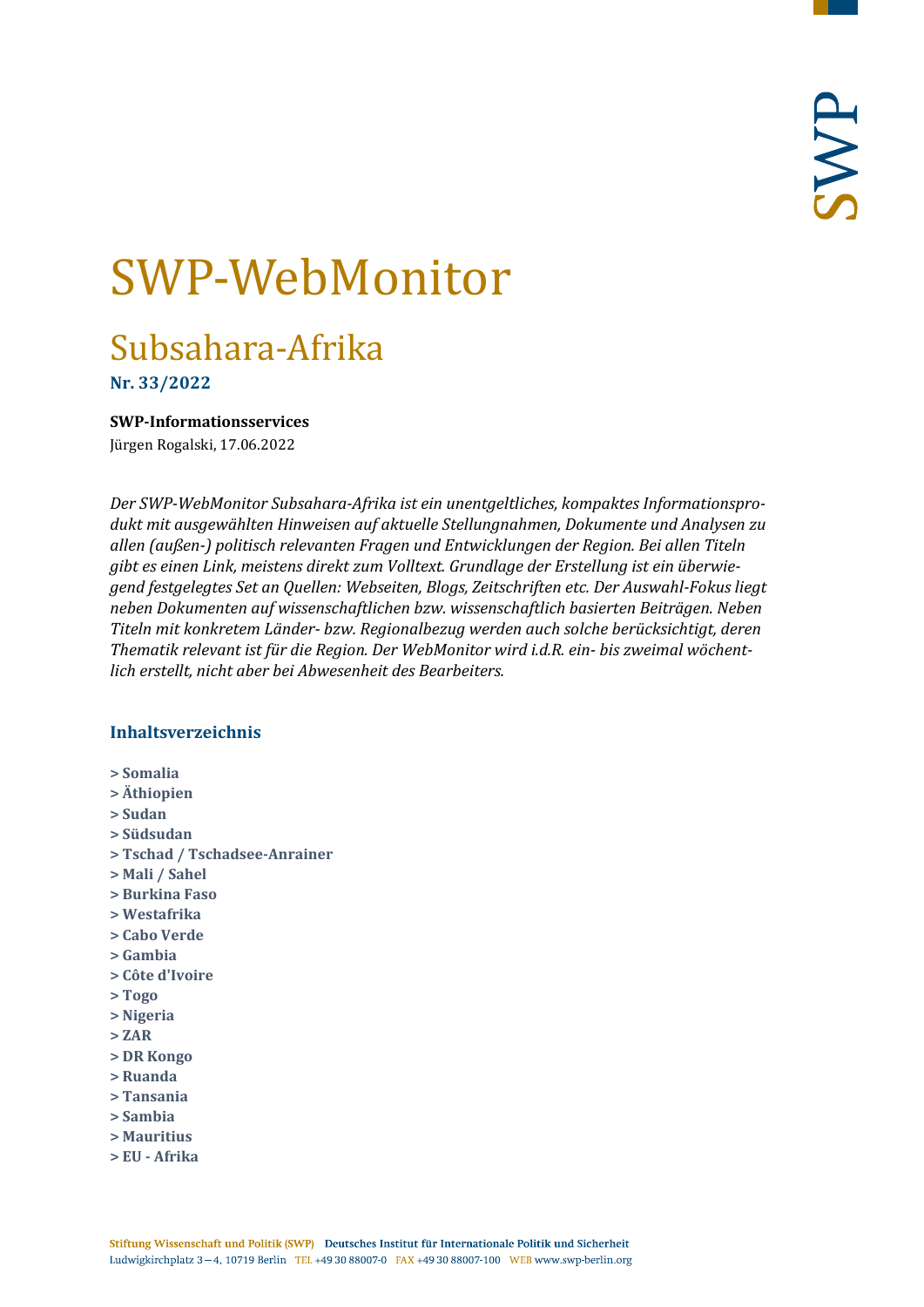- **> EU - [Mittelmeerraum / MENA-Region / Afrika: Migrationspolitik / Flüchtlinge](#page-8-3)**
- **[> Russland -](#page-9-0) Afrika**
- **[> Russland / Ukraine -](#page-10-0) Afrika**
- **[> VR China -](#page-10-1) Afrika**
- **[> Politische Einigungen / politische Regelungen \(allg./theoret.\)](#page-10-2)**
- **[> Menschenrechte \(Afrika\)](#page-11-0)**
- **[> Terrorismus / Jihadismus / -bekämpfung](#page-11-1)**
- **[> Wilderei / -bekämpfung](#page-12-0)**
- **[> Freihandel \(Afrika\): AfCFTA](#page-12-1)**
- <span id="page-1-0"></span>**[> Coronavirus-Krise / COVID-19 \(Afrika\)](#page-12-2)**

#### **> Somalia**

African Union Commission Chairperson congratulates Somalia's new Prime Minister, Hamza Abdi Barre

AU, 16.06.2022

[https://au.int/en/pressreleases/20220616/chairperson-auc-congratulates-somalias-new-prime](https://au.int/en/pressreleases/20220616/chairperson-auc-congratulates-somalias-new-prime-minister)[minister](https://au.int/en/pressreleases/20220616/chairperson-auc-congratulates-somalias-new-prime-minister)

>>>

#### **Somalia: Fortsetzung der politischen Transformation nach der Wiederwahl Hassan Sheikhs? - Interview**

Ulf Terlinden hbs, 09.06.2022, ca. 3 S. [https://www.boell.de/de/2022/06/09/somalia-fortsetzung-der-politischen-transformation-nach](https://www.boell.de/de/2022/06/09/somalia-fortsetzung-der-politischen-transformation-nach-der-wiederwahl-hassan-sheikhs)[der-wiederwahl-hassan-sheikhs](https://www.boell.de/de/2022/06/09/somalia-fortsetzung-der-politischen-transformation-nach-der-wiederwahl-hassan-sheikhs)

Ballots, Bullets and Building Blocks: State Formation in Somalia Michael Jones RUSI, 10.06.2022, ca. 2 S. [https://rusi.org/explore-our-research/publications/commentary/ballots-bullets-and-building](https://rusi.org/explore-our-research/publications/commentary/ballots-bullets-and-building-blocks-state-formation-somalia)[blocks-state-formation-somalia](https://rusi.org/explore-our-research/publications/commentary/ballots-bullets-and-building-blocks-state-formation-somalia)

Jendayi Frazer on the Search For Multilateral Consensus "... about the evolution of U.S. policy toward Somaliland. ..." CFR, 14.06.2022, ca. 3 S. <https://www.cfr.org/blog/jendayi-frazer-search-multilateral-consensus>

>>>

**The Potential for Violent Extremist Organizations in Africa to Take Advantage of the COVID-19 Pandemic Crisis in Ungoverned Spaces: The Cases of al-Shabaab and Boko Haram**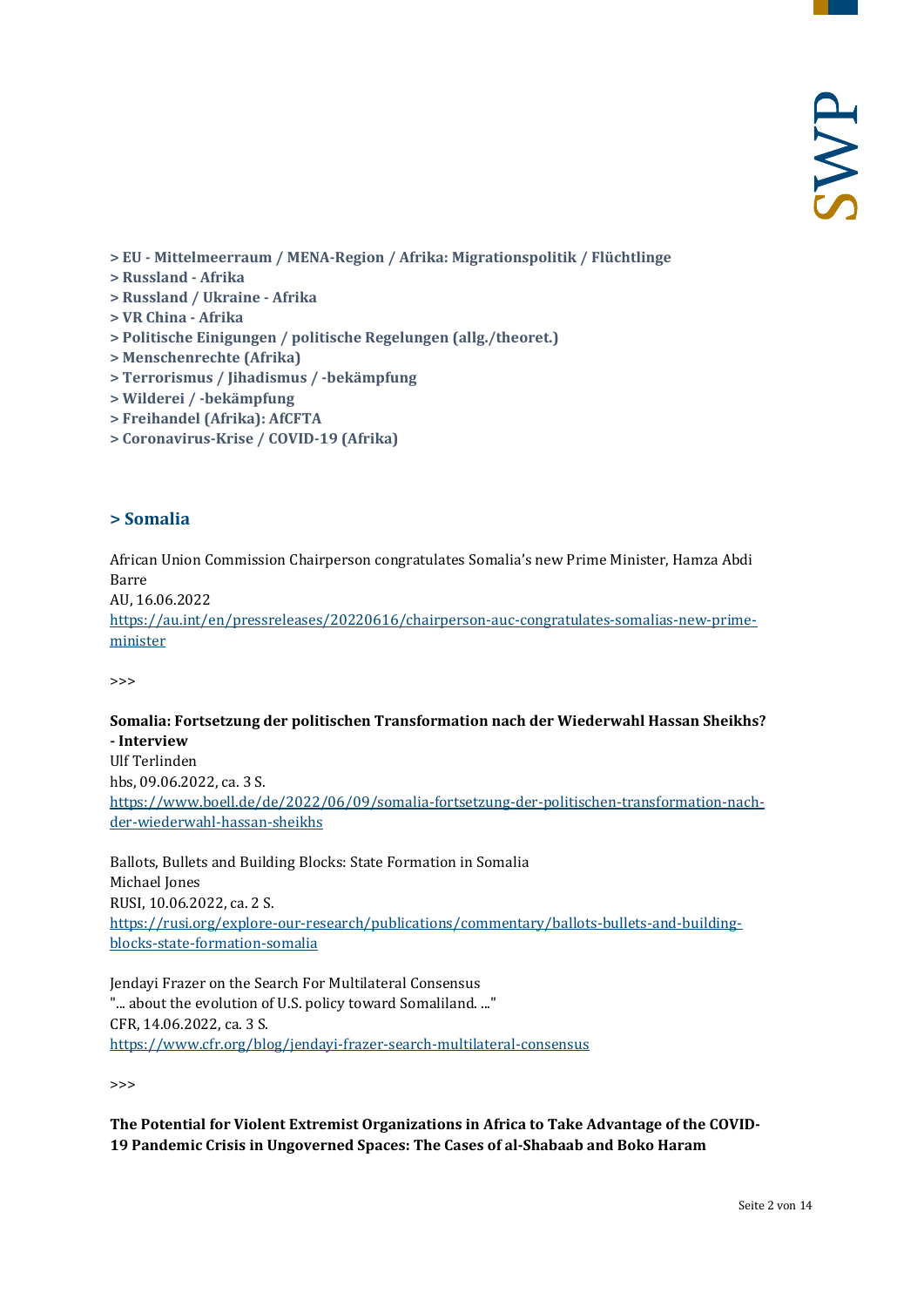Viktor Marsai & István Tarrósy In: African Security, Volume 15, Issue 2 (April-June 2022), S. 163-185. *Abstract und Download für SWP:* <https://doi.org/10.1080/19392206.2022.2077682>

<span id="page-2-0"></span>*[Zurück zum Inhaltsverzeichnis](#page-0-0)*

# **> Äthiopien**

**Ethiopia's Invisible Ethnic Cleansing - The World Can't Afford to Ignore Tigray** Kenneth Roth HRW, 16.06.2022, ca. 3 S. <https://www.hrw.org/news/2022/06/16/ethiopias-invisible-ethnic-cleansing>

 $\rightarrow$ 

Organised crime pours cold water on Ethiopia's coffee exports Tadesse Simie Metekia "Legal loopholes are among the factors that enable a flourishing illicit trade in export-grade coffee. ..." ISSAfrica, 16.06.2022, ca. 2 S. <https://issafrica.org/iss-today/organised-crime-pours-cold-water-on-ethiopias-coffee-exports>

#### <span id="page-2-1"></span>*[Zurück zum Inhaltsverzeichnis](#page-0-0)*

# **> Sudan**

**Sudan: One-third of population faces acute food insecurity**  UN, 16.06.2022, ca. 2 S. <https://news.un.org/en/story/2022/06/1120632> *Siehe:* **Sudan: Comprehensive Food Security and Vulnerability Assessment (CFSVA) - Summary Report, Q1 2022** WFP, 06.2022, 37 S. [https://reliefweb.int/attachments/242c7b82-6694-4373-a05c-e1890d3de](https://reliefweb.int/attachments/242c7b82-6694-4373-a05c-e1890d3debef/CFSVA%20Summary%20Report%20Q1%202022.pdf)[bef/CFSVA%20Summary%20Report%20Q1%202022.pdf](https://reliefweb.int/attachments/242c7b82-6694-4373-a05c-e1890d3debef/CFSVA%20Summary%20Report%20Q1%202022.pdf)

Statement by Nada Al- Nashif UN Deputy High Commissioner for Human Rights - 50th session of the Human Rights Council - Enhanced Interactive Dialogue on Sudan "... report on the situation of human rights in Sudan since the military coup of 25 October 2021. ..."

UN-OHCHR, 15.06.2022, ca. 2 S. [https://www.ohchr.org/en/statements/2022/06/statement-nada-al-nashif-un-deputy-high-](https://www.ohchr.org/en/statements/2022/06/statement-nada-al-nashif-un-deputy-high-commissioner-human-rights)

[commissioner-human-rights](https://www.ohchr.org/en/statements/2022/06/statement-nada-al-nashif-un-deputy-high-commissioner-human-rights)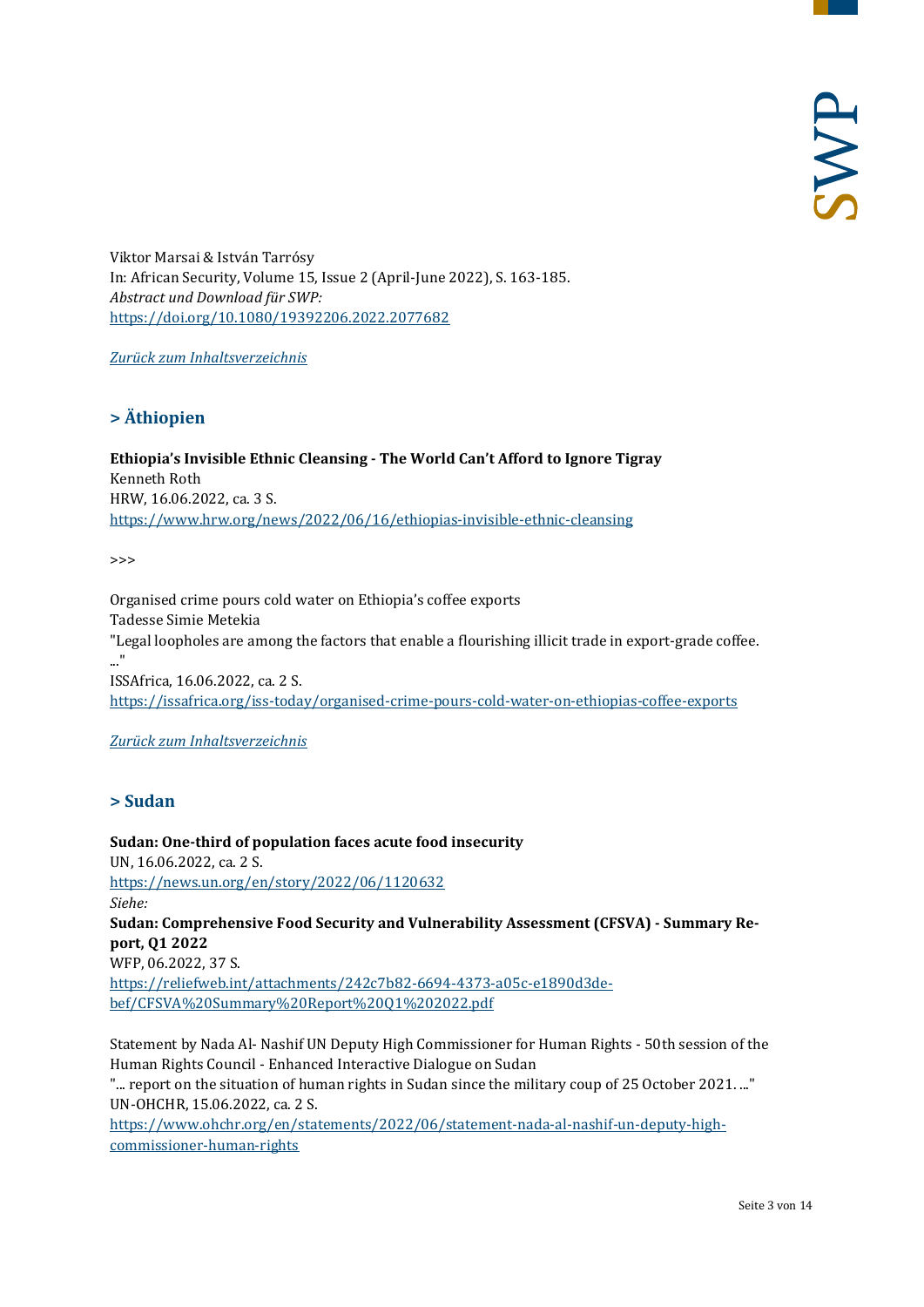>>>

UN Rights Body Should Maintain Scrutiny on Sudan - Enhanced Interactive Dialogue, HRC 50 HRW, 17.06.2022 <https://www.hrw.org/news/2022/06/17/un-rights-body-should-maintain-scrutiny-sudan>

>>>

#### **US, Saudi Arabia broker talks to break Sudan's coup deadlock**

Marc Espanol

"Thanks to US and Saudi mediation, Sudan's coup leaders held talks for the first time with the government they deposed last year. ..."

Al Monitor, 16.06.2022, ca. 2 S.

[https://www.al-monitor.com/originals/2022/06/us-saudi-arabia-broker-talks-break-sudans](https://www.al-monitor.com/originals/2022/06/us-saudi-arabia-broker-talks-break-sudans-coup-deadlock)[coup-deadlock](https://www.al-monitor.com/originals/2022/06/us-saudi-arabia-broker-talks-break-sudans-coup-deadlock)

>>>

# **A Faulty Prescription? Critiquing Joint Security Units after Peace Agreements in Sudan, South Sudan, and the Central African Republic**

Aly Verjee In: African Security, Volume 15, Issue 2 (April-June 2022), S. 91-110. *Abstract und Download (open access):* <https://doi.org/10.1080/19392206.2022.2048584>

<span id="page-3-0"></span>*[Zurück zum Inhaltsverzeichnis](#page-0-0)*

#### **> Südsudan**

# **Directions for Reform : A Country Economic Memorandum for Recovery and Resilience in South Sudan**

The World Bank, 06.2022, 68 S. [https://documents.worldbank.org/en/publication/documents-reports/docu](https://documents.worldbank.org/en/publication/documents-reports/documentdetail/099040006102286710/p1691210fecb6b0ce09c300c0d1f63c6c08)[mentdetail/099040006102286710/p1691210fecb6b0ce09c300c0d1f63c6c08](https://documents.worldbank.org/en/publication/documents-reports/documentdetail/099040006102286710/p1691210fecb6b0ce09c300c0d1f63c6c08)

>>>

South Sudan: The Road to a Living Hell, Paved with Peace Deals James P. McGovern, John Prendergast Just Security, 13.06.2022, ca. 2 S. [https://www.justsecurity.org/81867/south-sudan-the-road-to-a-living-hell-paved-with-peace](https://www.justsecurity.org/81867/south-sudan-the-road-to-a-living-hell-paved-with-peace-deals/)[deals/](https://www.justsecurity.org/81867/south-sudan-the-road-to-a-living-hell-paved-with-peace-deals/)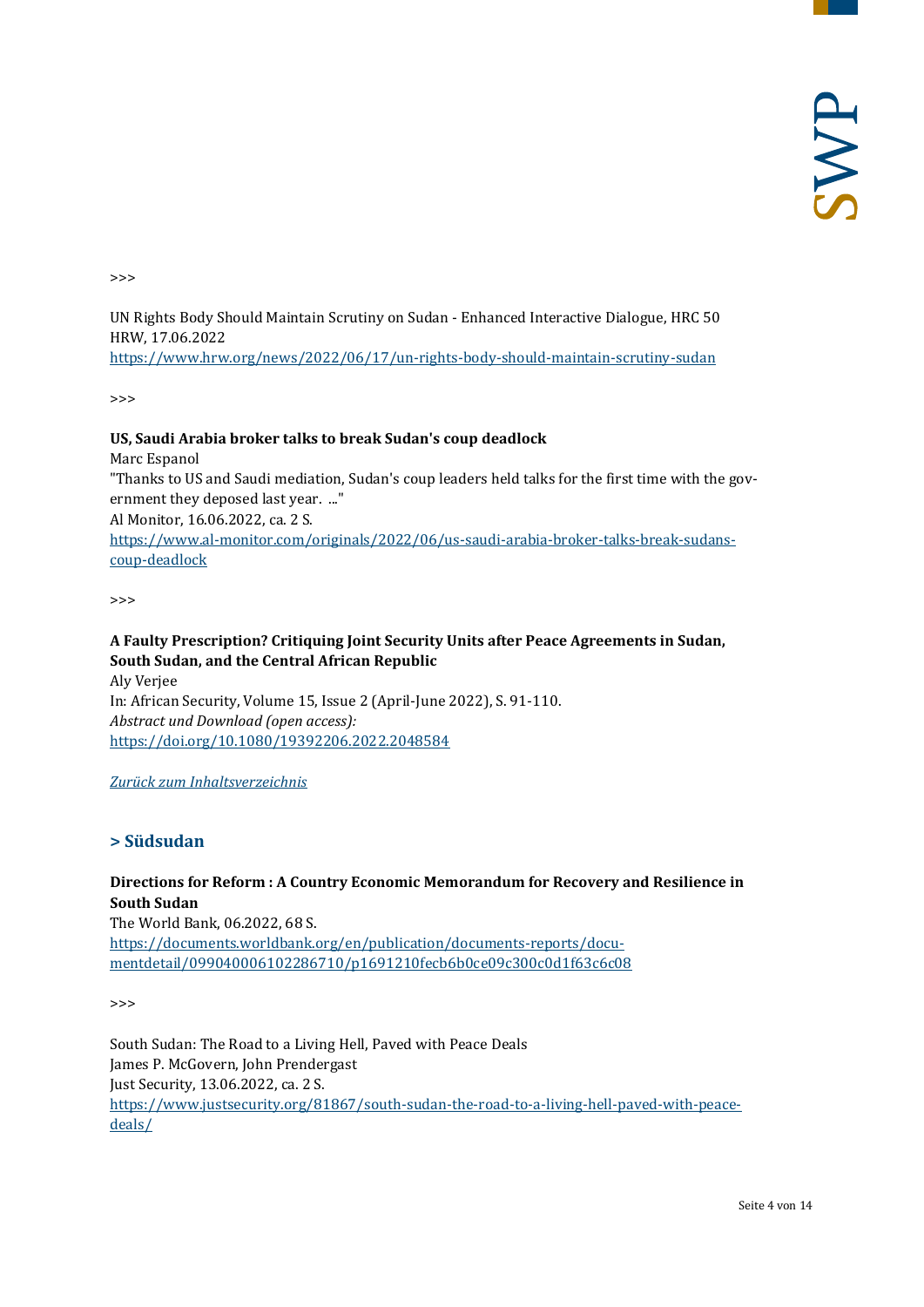**A Faulty Prescription? Critiquing Joint Security Units after Peace Agreements in Sudan, South Sudan, and the Central African Republic**  Aly Verjee In: African Security, Volume 15, Issue 2 (April-June 2022), S. 91-110. *Abstract und Download (open access):* <https://doi.org/10.1080/19392206.2022.2048584>

<span id="page-4-0"></span>*[Zurück zum Inhaltsverzeichnis](#page-0-0)*

# **> Tschad / Tschadsee-Anrainer**

Communique of the 1086th meeting of the PSC held on 31 May 2022 on the update on the situation in the Lake Chad Basin AU-PSC, 31.05.2022, 5 S. <http://www.peaceau.org/uploads/1086.comm-en.pdf>

<span id="page-4-1"></span>*[Zurück zum Inhaltsverzeichnis](#page-0-0)*

# **> Mali / Sahel**

Mali : Note d'informations humanitaires sur la région de Ménaka - Rapport de situation UN-OCHA, 15.06.2022, 2 S. [https://reliefweb.int/attachments/36aa2b80-704e-409c-a118](https://reliefweb.int/attachments/36aa2b80-704e-409c-a118-d548eb27267f/Rapport%20de%20situation_Menaka_juin2022-2.pdf) [d548eb27267f/Rapport%20de%20situation\\_Menaka\\_juin2022-2.pdf](https://reliefweb.int/attachments/36aa2b80-704e-409c-a118-d548eb27267f/Rapport%20de%20situation_Menaka_juin2022-2.pdf)

<span id="page-4-2"></span>*[Zurück zum Inhaltsverzeichnis](#page-0-0)*

#### **> Burkina Faso**

Secretary-General Strongly Condemns Deadly Attack in Burkina Faso UN, 15.06.2022 <https://www.un.org/press/en/2022/sgsm21323.doc.htm>

<span id="page-4-3"></span>*[Zurück zum Inhaltsverzeichnis](#page-0-0)*

# **> Westafrika**

New Alignments Emerging Among Al-Qaeda's West African Affiliates Jacob Zenn In: TM, 17.06.2022, S. 1f. <https://jamestown.org/wp-content/uploads/2022/06/TM-PDF-1.pdf>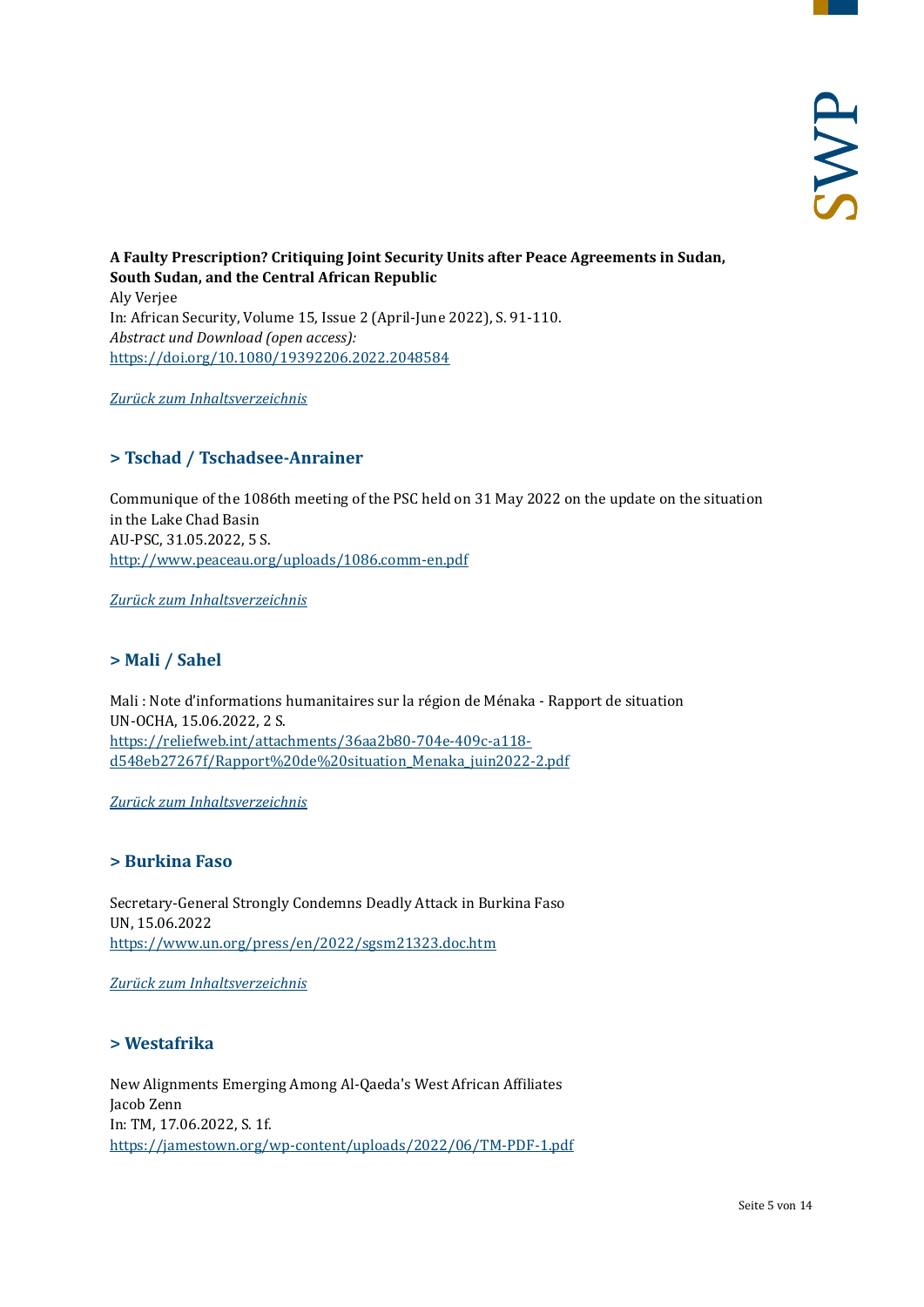#### <span id="page-5-0"></span>*[Zurück zum Inhaltsverzeichnis](#page-0-0)*

# **> Cabo Verde**

IMF Executive Board Approves US\$60 Million Extended Credit Facility Arrangement for Cabo Verde IMF, 15.06.2022, ca. 3 S. [https://www.imf.org/en/News/Articles/2022/06/15/pr22202-cabo-verde-imf-executive-board](https://www.imf.org/en/News/Articles/2022/06/15/pr22202-cabo-verde-imf-executive-board-approves-usd60m-ecf-arrangement)[approves-usd60m-ecf-arrangement](https://www.imf.org/en/News/Articles/2022/06/15/pr22202-cabo-verde-imf-executive-board-approves-usd60m-ecf-arrangement)

<span id="page-5-1"></span>*[Zurück zum Inhaltsverzeichnis](#page-0-0)*

#### **> Gambia**

**Gambia Should Take Concrete Steps for Ex-President Jammeh to Face Justice** - Human Rights Watch joined 14 other groups in issuing the following statement HRW etc., 16.06.2022, ca. 2 S. [https://www.hrw.org/news/2022/06/16/gambia-should-take-concrete-steps-ex-president](https://www.hrw.org/news/2022/06/16/gambia-should-take-concrete-steps-ex-president-jammeh-face-justice)[jammeh-face-justice](https://www.hrw.org/news/2022/06/16/gambia-should-take-concrete-steps-ex-president-jammeh-face-justice)

<span id="page-5-2"></span>*[Zurück zum Inhaltsverzeichnis](#page-0-0)*

# **> Côte d'Ivoire**

In Hindsight: The African Union's Peace-making Role in Cote d'Ivoire's Post-Election Crisis (2010- 2011) Olajide O. Akanji In: African Security, Volume 15, Issue 2 (April-June 2022), S. 142-162. *Abstract und Download für SWP:* <https://doi.org/10.1080/19392206.2022.2077686>

<span id="page-5-3"></span>*[Zurück zum Inhaltsverzeichnis](#page-0-0)*

#### **> Togo**

**AFRICAN MEDIA BAROMETER - A home-grown analysis of the media landscape in Africa. Togo 2021** FES, 2022, 50 S. <http://library.fes.de/pdf-files/bueros/africa-media/19290.pdf> @WAO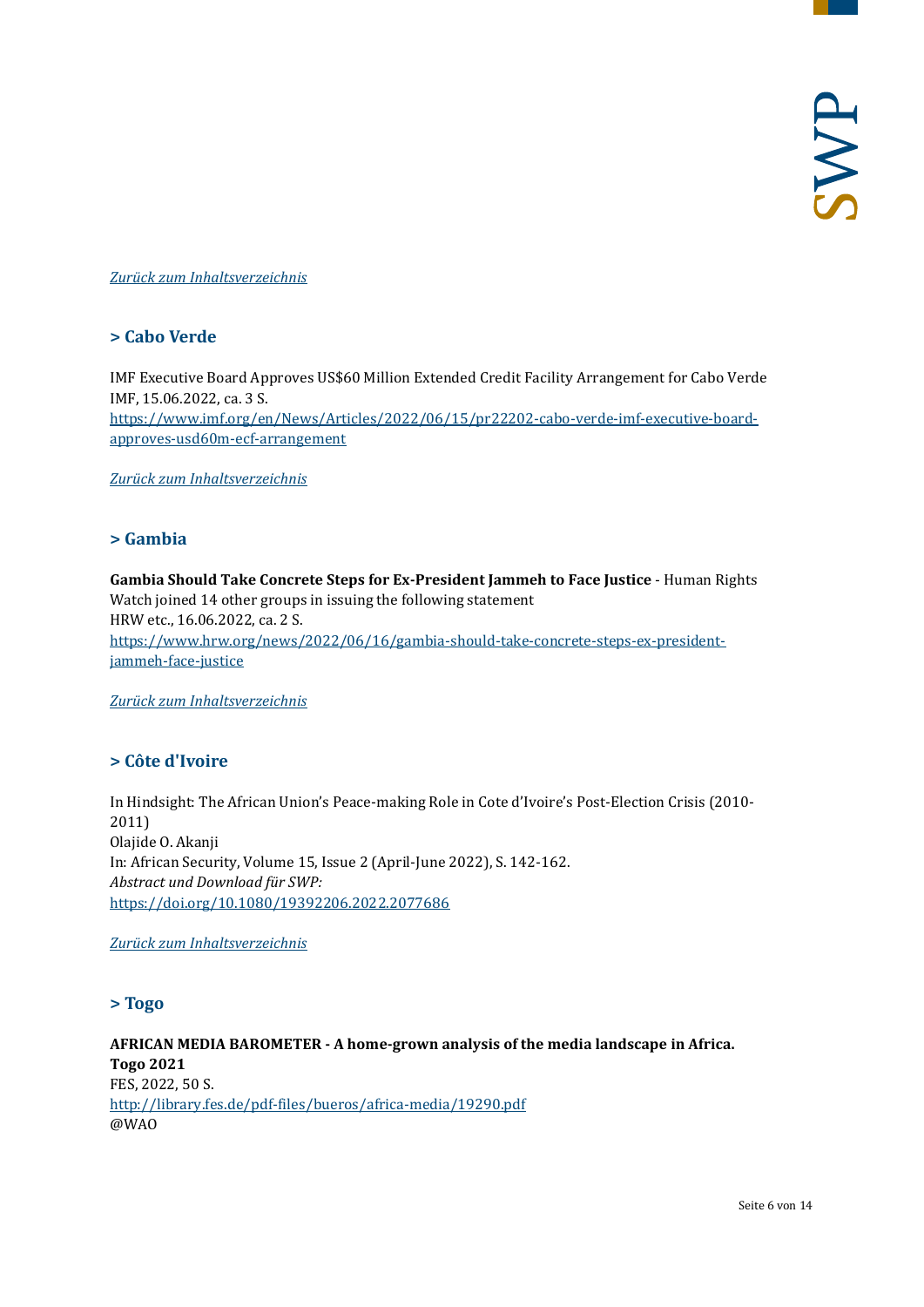#### <span id="page-6-0"></span>*[Zurück zum Inhaltsverzeichnis](#page-0-0)*

# **> Nigeria**

Communal clashes in Adamawa State: Flash Update #1 Guyuk and Lamurde LGAs, Adamawa State, North-east Nigeria UN-OCHA, 15.06.2022, 2 S. [https://reliefweb.int/attachments/e07a9d7f-5f3a-47c6-95d7](https://reliefweb.int/attachments/e07a9d7f-5f3a-47c6-95d7-c476f20af60d/guyuk_and_lamurde_flash_update_20220615.pdf) [c476f20af60d/guyuk\\_and\\_lamurde\\_flash\\_update\\_20220615.pdf](https://reliefweb.int/attachments/e07a9d7f-5f3a-47c6-95d7-c476f20af60d/guyuk_and_lamurde_flash_update_20220615.pdf)

IMF Staff Concludes Staff Visit with Nigeria IMF, 15.06.2022, ca. 2 S. [https://www.imf.org/en/News/Articles/2022/06/15/pr22198-nigeria-imf-staff-concludes-staff](https://www.imf.org/en/News/Articles/2022/06/15/pr22198-nigeria-imf-staff-concludes-staff-visit-with-nigeria)[visit-with-nigeria](https://www.imf.org/en/News/Articles/2022/06/15/pr22198-nigeria-imf-staff-concludes-staff-visit-with-nigeria)

>>>

**Tinubu's Emergence Sets the Stage for Titanic Presidential Battle, but Mood in the Country Is Foul** Ebenezer Obadare CFR, 10.06.2022, ca. 2 S. [https://www.cfr.org/blog/tinubus-emergence-sets-stage-titanic-presidential-battle-mood](https://www.cfr.org/blog/tinubus-emergence-sets-stage-titanic-presidential-battle-mood-country-foul)[country-foul](https://www.cfr.org/blog/tinubus-emergence-sets-stage-titanic-presidential-battle-mood-country-foul)

>>>

#### **Beyond Ungoverned Spaces: Connecting the Dots between Relative Deprivation, Banditry, and Violence in Nigeria** Promise Frank Ejiofor

In: African Security, Volume 15, Issue 2 (April-June 2022), S. 111-141. *Abstract und Download (open access):* <https://doi.org/10.1080/19392206.2022.2061320>

**The Potential for Violent Extremist Organizations in Africa to Take Advantage of the COVID-19 Pandemic Crisis in Ungoverned Spaces: The Cases of al-Shabaab and Boko Haram** Viktor Marsai & István Tarrósy In: African Security, Volume 15, Issue 2 (April-June 2022), S. 163-185. *Abstract und Download für SWP:* <https://doi.org/10.1080/19392206.2022.2077682>

*[Zurück zum Inhaltsverzeichnis](#page-0-0)*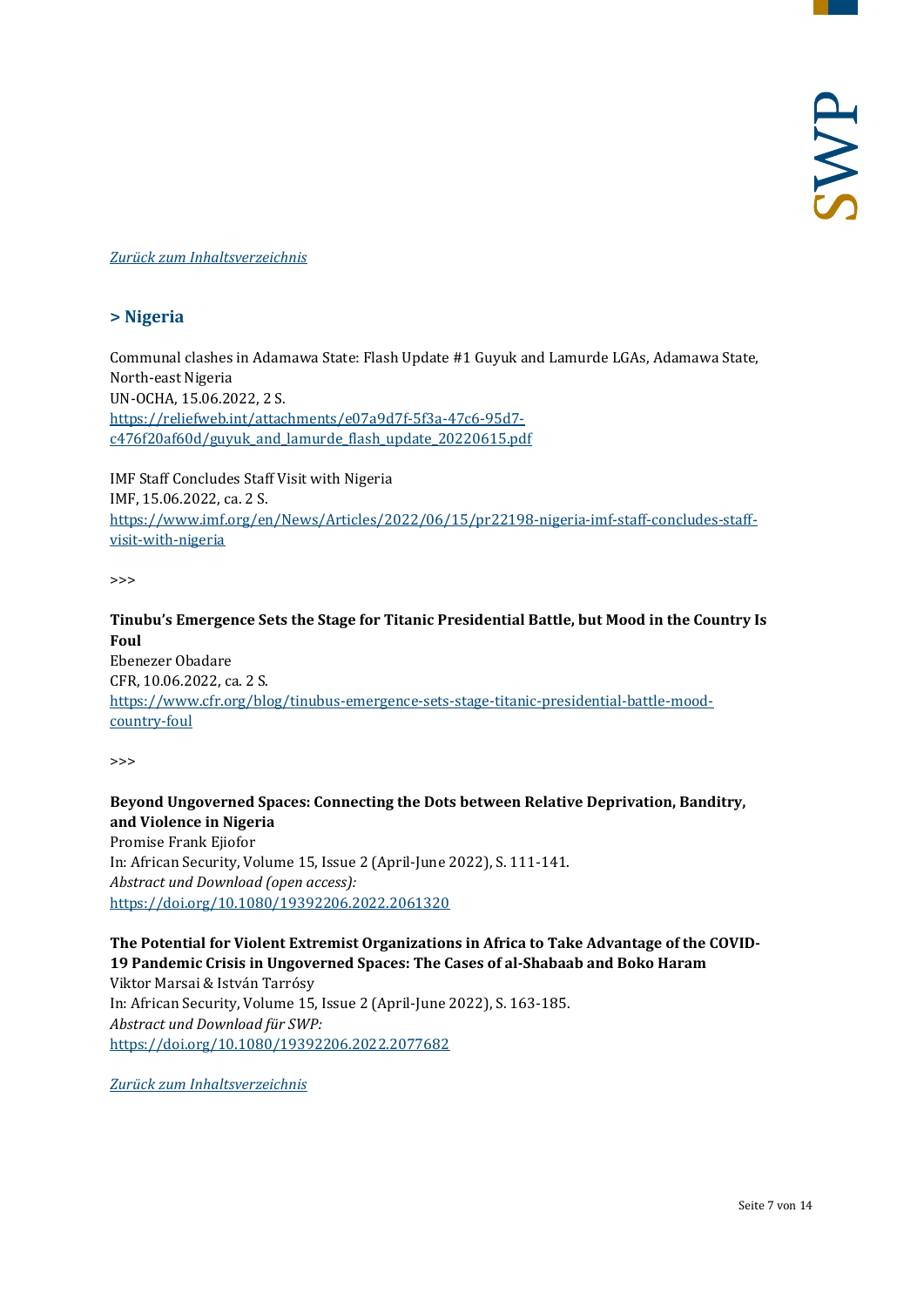# <span id="page-7-0"></span>**> ZAR**

**A Faulty Prescription? Critiquing Joint Security Units after Peace Agreements in Sudan, South Sudan, and the Central African Republic**  Aly Verjee In: African Security, Volume 15, Issue 2 (April-June 2022), S. 91-110. *Abstract und Download (open access):* <https://doi.org/10.1080/19392206.2022.2048584>

<span id="page-7-1"></span>*[Zurück zum Inhaltsverzeichnis](#page-0-0)*

#### **> DR Kongo**

RD Congo : Situation humanitaire dans les territoires de Rutshuru et Nyiragongo UN-OCHA, 15.06.2022, 3 S. [https://reliefweb.int/attachments/0a456673-93df-45e4-b426-](https://reliefweb.int/attachments/0a456673-93df-45e4-b426-8ffd8ffc9b15/rapport_de_situation_2_-_reponse_a_la_crise_rutshuru_et_nyiragongo.pdf) [8ffd8ffc9b15/rapport\\_de\\_situation\\_2\\_-\\_reponse\\_a\\_la\\_crise\\_rutshuru\\_et\\_nyiragongo.pdf](https://reliefweb.int/attachments/0a456673-93df-45e4-b426-8ffd8ffc9b15/rapport_de_situation_2_-_reponse_a_la_crise_rutshuru_et_nyiragongo.pdf)

<span id="page-7-2"></span>*[Zurück zum Inhaltsverzeichnis](#page-0-0)*

# **> Ruanda**

Großbritanniens Flüchtlingsdeal mit Ruanda: "Katastrophaler Präzedenzfall" Kirsten Krampe Hbs, 14.06.2022, ca. 2 S. [https://www.boell.de/de/2022/06/14/grossbritanniens-fluechtlingsdeal-mit-ruanda-katastro](https://www.boell.de/de/2022/06/14/grossbritanniens-fluechtlingsdeal-mit-ruanda-katastrophaler-praezedenzfall)[phaler-praezedenzfall](https://www.boell.de/de/2022/06/14/grossbritanniens-fluechtlingsdeal-mit-ruanda-katastrophaler-praezedenzfall)

<span id="page-7-3"></span>*[Zurück zum Inhaltsverzeichnis](#page-0-0)*

#### **> Tansania**

Tanzania: UN experts warn of escalating violence amidst plans to forcibly evict Maasai from ancestral lands UN-OHCHR, 15.06.2022, ca. 2 S. [https://www.ohchr.org/en/press-releases/2022/06/tanzania-un-experts-warn-escalating](https://www.ohchr.org/en/press-releases/2022/06/tanzania-un-experts-warn-escalating-violence-amidst-plans-forcibly-evict)[violence-amidst-plans-forcibly-evict](https://www.ohchr.org/en/press-releases/2022/06/tanzania-un-experts-warn-escalating-violence-amidst-plans-forcibly-evict)

>>>

Tanzanie. Dans le Ngorongoro, les sacrifiés des safaris Jevgeniy Bluwstein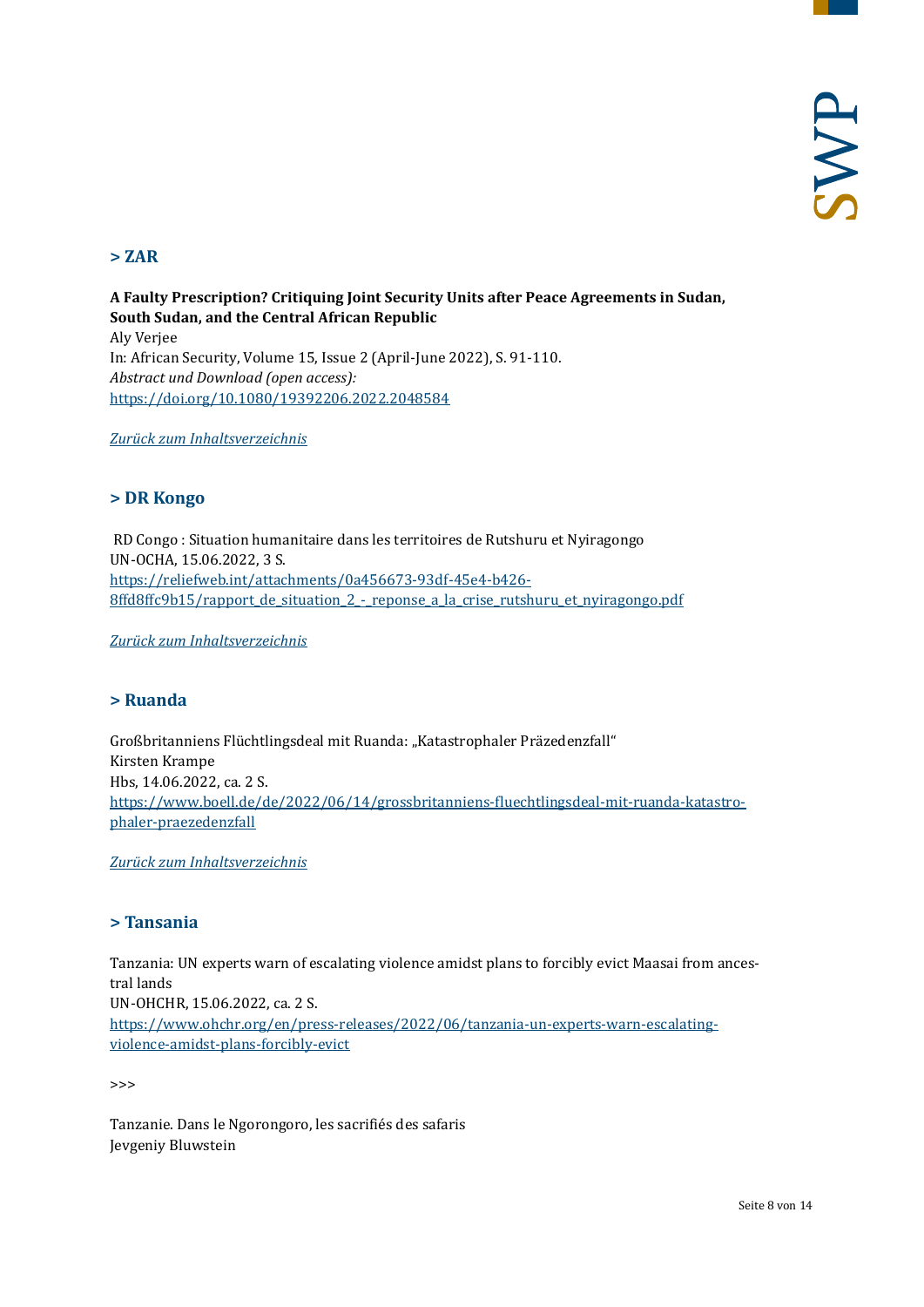"Au nom de la conservation de la nature et du développement économique, des milliers de Maasaï du Ngorongoro vivent sous la menace d'une expulsion. ..." Afrique XXI, 15.06.2022, ca. 3 S. <https://afriquexxi.info/article4997.html>

<span id="page-8-0"></span>*[Zurück zum Inhaltsverzeichnis](#page-0-0)*

#### **> Sambia**

Statement by IMF Deputy Managing Director Antoinette M. Sayeh at the Conclusion of Her Visit to Zambia IMF, 16.06.2022 [https://www.imf.org/en/News/Articles/2022/06/15/pr22201-statement-by-imf-dmd-sayeh-at](https://www.imf.org/en/News/Articles/2022/06/15/pr22201-statement-by-imf-dmd-sayeh-at-the-conclusion-of-her-visit-to-zambia)[the-conclusion-of-her-visit-to-zambia](https://www.imf.org/en/News/Articles/2022/06/15/pr22201-statement-by-imf-dmd-sayeh-at-the-conclusion-of-her-visit-to-zambia)

<span id="page-8-1"></span>*[Zurück zum Inhaltsverzeichnis](#page-0-0)*

#### **> Mauritius**

**Mauritius' Free Trade Agreement with China: Lessons and Implications for Africa** Vinaye Ancharaz, Rajiv Nathoo SAIIA, 05.2022, 19 S. [https://saiia.org.za/research/mauritius-free-trade-agreement-with-china-lessons-and-implica](https://saiia.org.za/research/mauritius-free-trade-agreement-with-china-lessons-and-implications-for-africa/)[tions-for-africa/](https://saiia.org.za/research/mauritius-free-trade-agreement-with-china-lessons-and-implications-for-africa/)

<span id="page-8-2"></span>*[Zurück zum Inhaltsverzeichnis](#page-0-0)*

# **> EU - Afrika**

Supporting Africa's science and innovation: 44 African scientists awarded EU funded ARISE grants of up to €500 000 EU, 16.06.2022, ca. 2 S. [https://ec.europa.eu/international-partnerships/news/supporting-africas-science-and](https://ec.europa.eu/international-partnerships/news/supporting-africas-science-and-innovation-44-african-scientists-awarded-eu-funded-arise-grants_en)[innovation-44-african-scientists-awarded-eu-funded-arise-grants\\_en](https://ec.europa.eu/international-partnerships/news/supporting-africas-science-and-innovation-44-african-scientists-awarded-eu-funded-arise-grants_en)

<span id="page-8-3"></span>*[Zurück zum Inhaltsverzeichnis](#page-0-0)*

# **> EU - Mittelmeerraum / MENA-Region / Afrika: Migrationspolitik / Flüchtlinge**

UNHCR: Global displacement hits another record, capping decade-long rising trend UNHCR, 16.06.2022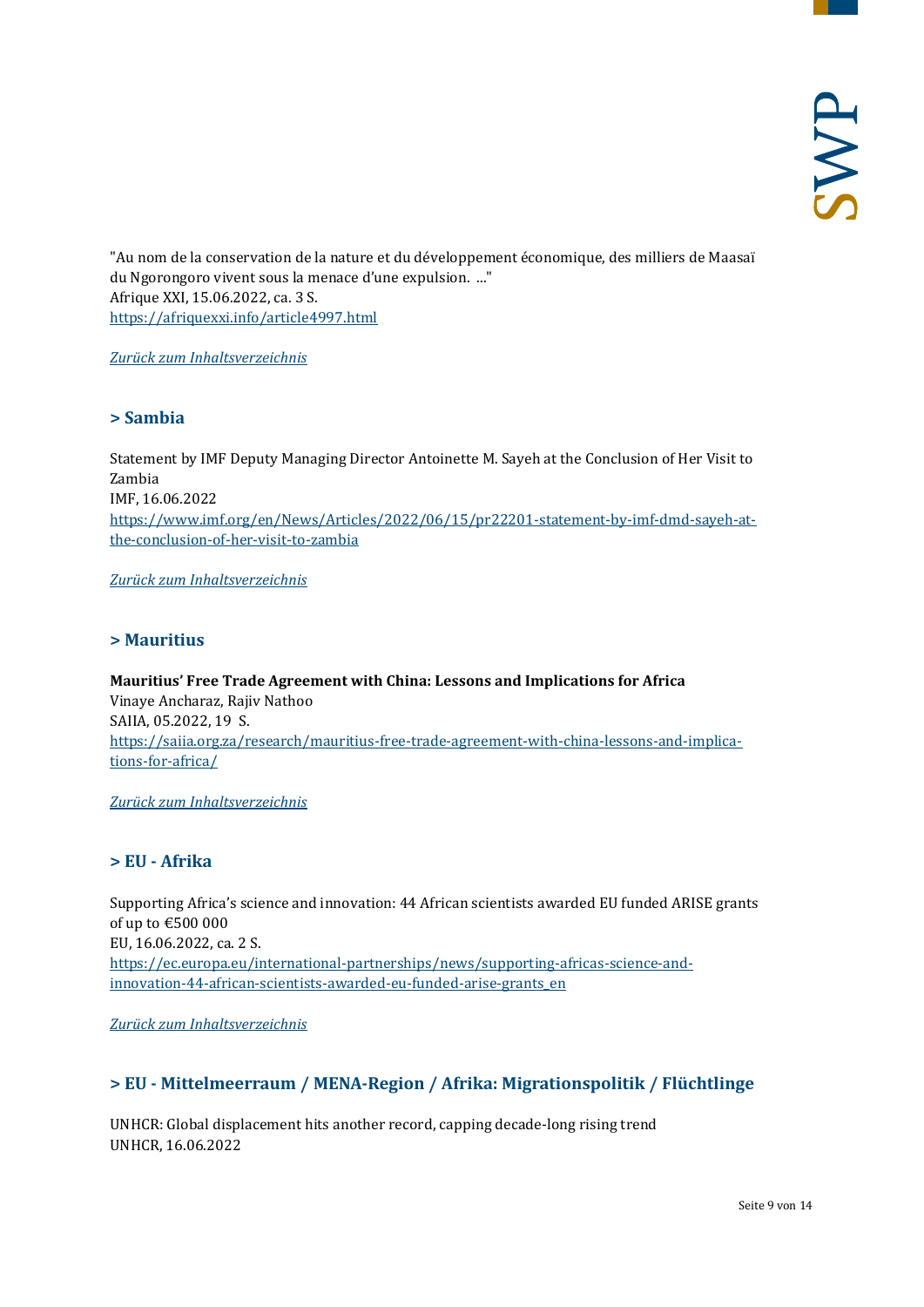[https://www.unhcr.org/asia/news/press/2022/6/62a9d2b04/unhcr-global-displacement-hits](https://www.unhcr.org/asia/news/press/2022/6/62a9d2b04/unhcr-global-displacement-hits-record-capping-decade-long-rising-trend.html)[record-capping-decade-long-rising-trend.html](https://www.unhcr.org/asia/news/press/2022/6/62a9d2b04/unhcr-global-displacement-hits-record-capping-decade-long-rising-trend.html) *Siehe:* **Global Trends: Forced Displacement in 2021** UNHCR, 06.2022, 48 S. *Übersicht und Downloads:* <https://www.unhcr.org/unhcr-global-trends-2021-media-page.html>

Weltflüchtlingsbericht Trauriger Rekord: mehr Menschen auf der Flucht als jemals zuvor *- betr. u.a. G7 Bündnis für globale Ernährungssicherheit* BMZ, 26.06.2022, ca. 2 S. [https://www.bmz.de/de/aktuelles/aktuelle-meldungen/mehr-menschen-auf-der-flucht-als](https://www.bmz.de/de/aktuelles/aktuelle-meldungen/mehr-menschen-auf-der-flucht-als-jemals-zuvor-114318)[jemals-zuvor-114318](https://www.bmz.de/de/aktuelles/aktuelle-meldungen/mehr-menschen-auf-der-flucht-als-jemals-zuvor-114318)

#### **Building Resilient Migration Systems in the Mediterranean: Lessons from COVID-19**

MauroTestaverde, JacquelynPavilon The World Bank, 06.2022, 167 S. <http://hdl.handle.net/10986/37534> *Kurzinformation:* [https://www.worldbank.org/en/region/mena/publication/building-resilient-migration-systems](https://www.worldbank.org/en/region/mena/publication/building-resilient-migration-systems-in-the-mediterranean-lessons-from-covid-19)[in-the-mediterranean-lessons-from-covid-19](https://www.worldbank.org/en/region/mena/publication/building-resilient-migration-systems-in-the-mediterranean-lessons-from-covid-19)

>>>

Großbritanniens Flüchtlingsdeal mit Ruanda: "Katastrophaler Präzedenzfall" Kirsten Krampe Hbs, 14.06.2022, ca. 2 S. [https://www.boell.de/de/2022/06/14/grossbritanniens-fluechtlingsdeal-mit-ruanda-katastro](https://www.boell.de/de/2022/06/14/grossbritanniens-fluechtlingsdeal-mit-ruanda-katastrophaler-praezedenzfall)[phaler-praezedenzfall](https://www.boell.de/de/2022/06/14/grossbritanniens-fluechtlingsdeal-mit-ruanda-katastrophaler-praezedenzfall)

<span id="page-9-0"></span>*[Zurück zum Inhaltsverzeichnis](#page-0-0)*

# **> Russland - Afrika**

**The Charm of Anti-Westernism: Russia's Soft Power in Africa** Eleonora Tafuro Ambrosetti SAIIA, 18.06.2022, ca. 2 S. <https://saiia.org.za/research/the-charm-of-anti-westernism-russias-soft-power-in-africa/>

**Russia's Soft-Power Sources in Africa** Eleonora Tafuro Ambrosetti SAIIA, 03.2022, 20 S. <https://saiia.org.za/research/russias-soft-power-sources-in-africa/>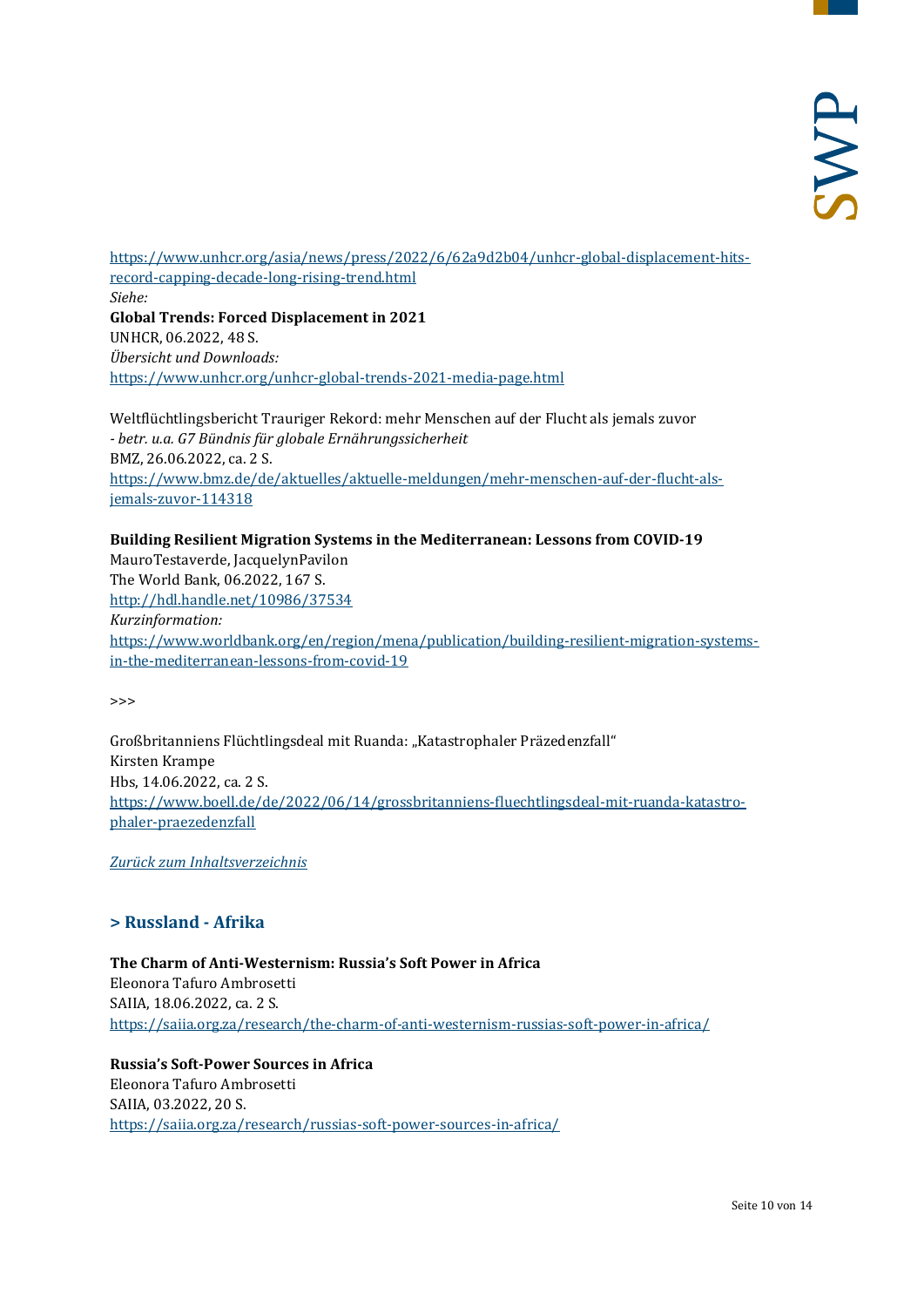#### <span id="page-10-0"></span>*[Zurück zum Inhaltsverzeichnis](#page-0-0)*

# **> Russland / Ukraine - Afrika**

#### *Anmerkung: Primär länderbezogene Titel zu diesem Thema finden sich im jeweiligen Länderkapitel.*

**Russia's War in Ukraine Is Taking a Toll on Africa** Ashish Kumar Sen "U.N. Assistant Secretary-General Ahunna Eziakonwa says inflation and trade disruption have put countries in a "very precarious situation." ..." USIP, 15.06.2022, ca. 3 S. <https://www.usip.org/publications/2022/06/russias-war-ukraine-taking-toll-africa>

<span id="page-10-1"></span>*[Zurück zum Inhaltsverzeichnis](#page-0-0)*

#### **> VR China - Afrika**

**Mauritius' Free Trade Agreement with China: Lessons and Implications for Africa** Vinaye Ancharaz, Rajiv Nathoo SAIIA, 05.2022, 19 S. [https://saiia.org.za/research/mauritius-free-trade-agreement-with-china-lessons-and-implica](https://saiia.org.za/research/mauritius-free-trade-agreement-with-china-lessons-and-implications-for-africa/)[tions-for-africa/](https://saiia.org.za/research/mauritius-free-trade-agreement-with-china-lessons-and-implications-for-africa/) @WAO

<span id="page-10-2"></span>*[Zurück zum Inhaltsverzeichnis](#page-0-0)*

# **> Politische Einigungen / politische Regelungen (allg./theoret.)**

*Buchhinweis/Neuerscheinung:* **Political Settlements and Development - Theory, Evidence, Implications** Tim Kelsall, Nicolai Schulz, William D. Ferguson, Matthias vom Hau, Sam Hickey, and Brian Levy *Inhalt u.a.:* - 5: Describing political settlement evolution in a single country: the case of South Africa - 6: Analysing political settlements and development in four countries: Ghana, Guinea, Cambodia, and Rwanda Oxford (OUP), 05.2022, 272 S. *Übersicht und Bestellung:* [https://global.oup.com/academic/product/political-settlements-and-development-](https://global.oup.com/academic/product/political-settlements-and-development-9780192848932)[9780192848932](https://global.oup.com/academic/product/political-settlements-and-development-9780192848932)

*[Zurück zum Inhaltsverzeichnis](#page-0-0)*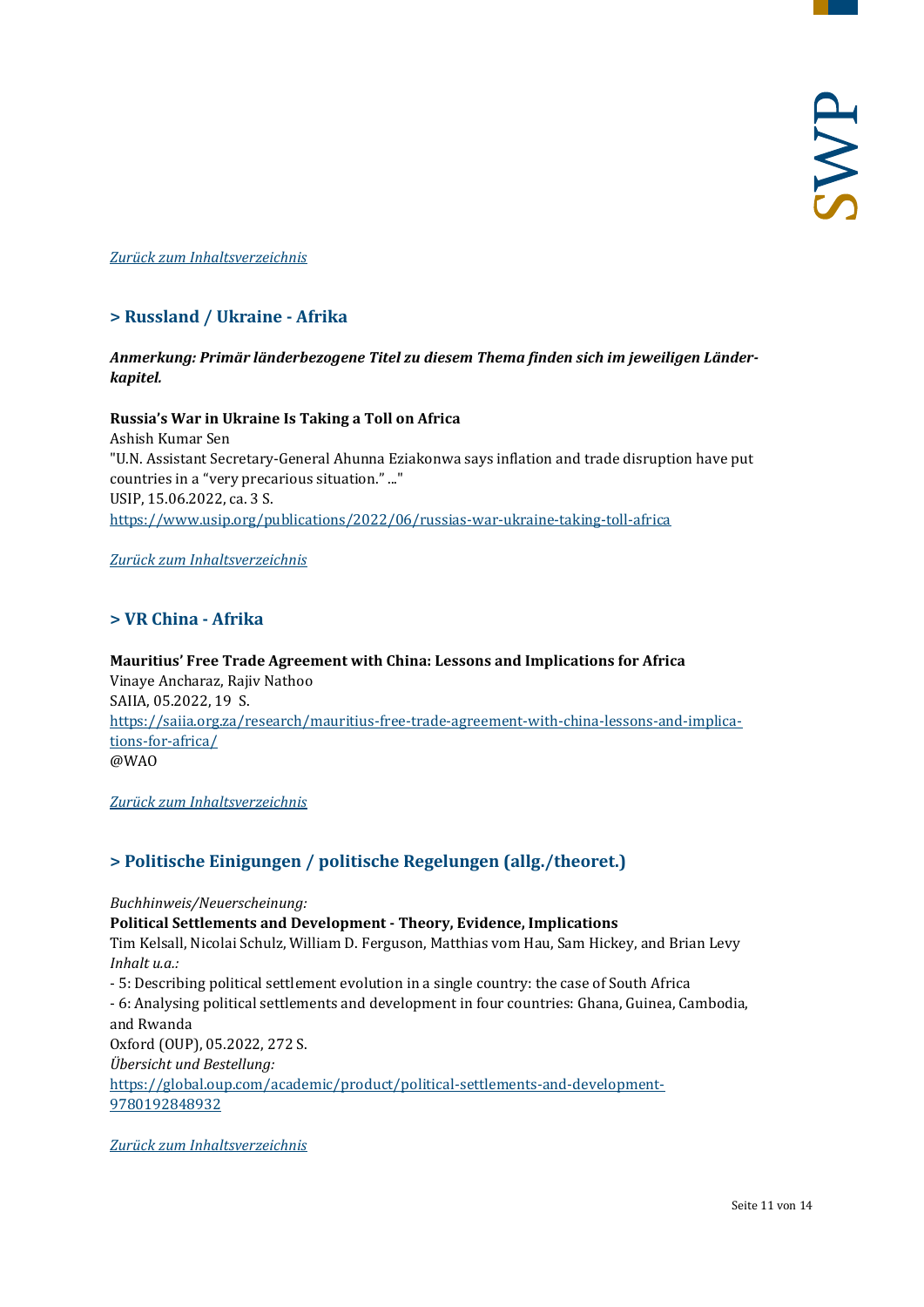# <span id="page-11-0"></span>**> Menschenrechte (Afrika)**

Africa: End Rights Abuses Against Girls - Ban Child Marriage; Allow Pregnant Students in School; Ensure Free Education HRW, 16.06.2022, ca. 2 S. + Links <https://www.hrw.org/news/2022/06/16/africa-end-rights-abuses-against-girls>

<span id="page-11-1"></span>*[Zurück zum Inhaltsverzeichnis](#page-0-0)*

# **> Terrorismus / Jihadismus / -bekämpfung**

**Spotlight on Global Jihad (June 8-15, 2022)** ITIC, 16.06.2022, 15 S. [https://www.terrorism-info.org.il/app/uploads/2022/06/E\\_092\\_22.pdf](https://www.terrorism-info.org.il/app/uploads/2022/06/E_092_22.pdf)

New Alignments Emerging Among Al-Qaeda's West African Affiliates Jacob Zenn In: TM, 17.06.2022, S. 1f. <https://jamestown.org/wp-content/uploads/2022/06/TM-PDF-1.pdf>

#### **No shortcuts to security: Learning from responses to armed conflicts involving proscribed groups**

Larry Attree, Jordan Street

"Drawing on examples from Afghanistan, Egypt, Kenya, Kyrgyzstan, Iraq, the Philippines, Somalia, Syria, Tunisia, Yemen and the central Sahel (**Mali, Niger and Burkina Faso**), this report analyses patterns in conflicts involving proscribed groups from the al-Qaeda–Islamic State family tree to create better response strategies. ..."

Saferworld, 05.2022, 69 S.

<https://www.saferworld.org.uk/downloads/pubdocs/no-shortcuts-to-security-pages.pdf> *Briefing (3 S.):*

<https://www.saferworld.org.uk/downloads/pubdocs/no-shortcuts-to-security-briefing.pdf> @WAO

#### **Prevalent Sentiments of the Concept of Jihad in the Public Commentsphere**

Gahl Silverman & Udi Sommer

"... explores the prevalent meanings of the term jihad through discussions of Muslims and non-Muslims in the online public sphere. ..." In: Studies in Conflict & Terrorism, Volume 45 (2022), Issue 7, S. 579-607. Abstract und Download für SWP: <https://doi.org/10.1080/1057610X.2019.1686854>

*[Zurück zum Inhaltsverzeichnis](#page-0-0)*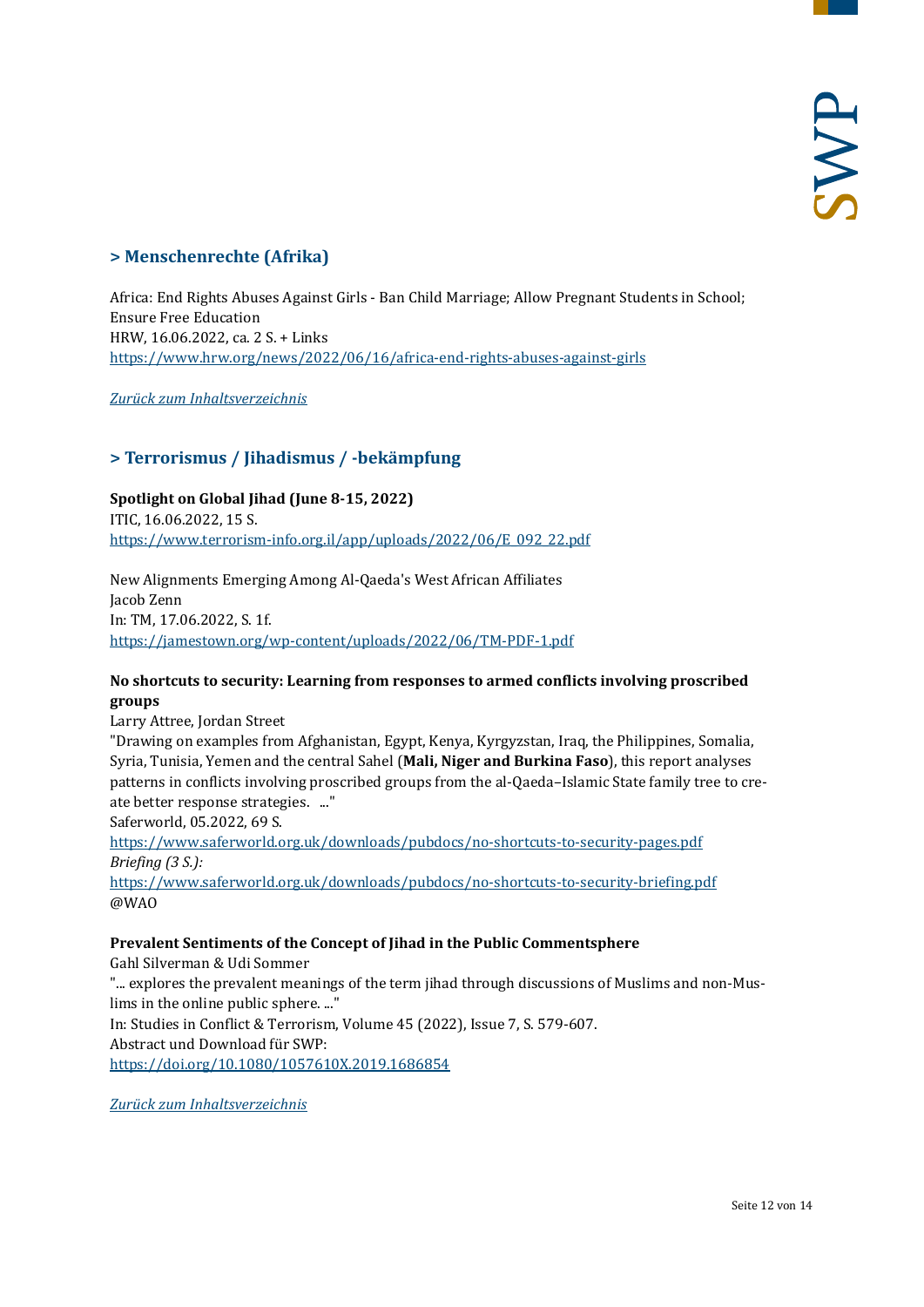# <span id="page-12-0"></span>**> Wilderei / -bekämpfung**

**A double-edged sword: The role of technology in combating wildlife crime**  Jacqueline Cochrane, Ashwell Glasson Enact, 05.2022, 16 S. [https://enact-africa.s3.amazonaws.com/site/uploads/2022-06-13-tech-and-wildlife-policy](https://enact-africa.s3.amazonaws.com/site/uploads/2022-06-13-tech-and-wildlife-policy-brief.pdf)[brief.pdf](https://enact-africa.s3.amazonaws.com/site/uploads/2022-06-13-tech-and-wildlife-policy-brief.pdf) @WAO

<span id="page-12-1"></span>*[Zurück zum Inhaltsverzeichnis](#page-0-0)*

# **> Freihandel (Afrika): AfCFTA**

**Leveraging the AfCFTA Under a Unified Industrial Policy for Africa** Joseph Upile Matola SAIIA, 05.2022, 22 S. <https://saiia.org.za/research/leveraging-the-afcfta-under-a-unified-industrial-policy-for-africa/>

**How to Ensure that the African Continental Free Trade Area (AfCFTA) Propels Africa's Green Transition** CALVIN MANDUNA & TAKU FUNDIRA APRI/HBS, 05.2022, 5 S. [https://us.boell.org/sites/default/files/2022-05/LY\\_E-Paper\\_APRI\\_Policy%20Brief\\_v4\\_1.pdf](https://us.boell.org/sites/default/files/2022-05/LY_E-Paper_APRI_Policy%20Brief_v4_1.pdf)

#### <span id="page-12-2"></span>*[Zurück zum Inhaltsverzeichnis](#page-0-0)*

# **> Coronavirus-Krise / COVID-19 (Afrika)**

Africa CDC Support Program to Combat COVID-19 and Future Public Health Risks Africa CDC, 16.06.2022 *Übersicht und Downloads:* [https://africacdc.org/download/africa-cdc-support-program-to-combat-covid-19-and-future](https://africacdc.org/download/africa-cdc-support-program-to-combat-covid-19-and-future-public-health-risks/)[public-health-risks/](https://africacdc.org/download/africa-cdc-support-program-to-combat-covid-19-and-future-public-health-risks/)

#### *[Zurück zum Inhaltsverzeichnis](#page-0-0)*

-- **Jürgen Rogalski** M.A.

Informationsservices Fachreferent Afrika und Mittlerer Osten Tel. +49 30 88007-318 [juergen.rogalski@swp-berlin.org](mailto:juergen.rogalski@swp-berlin.org)